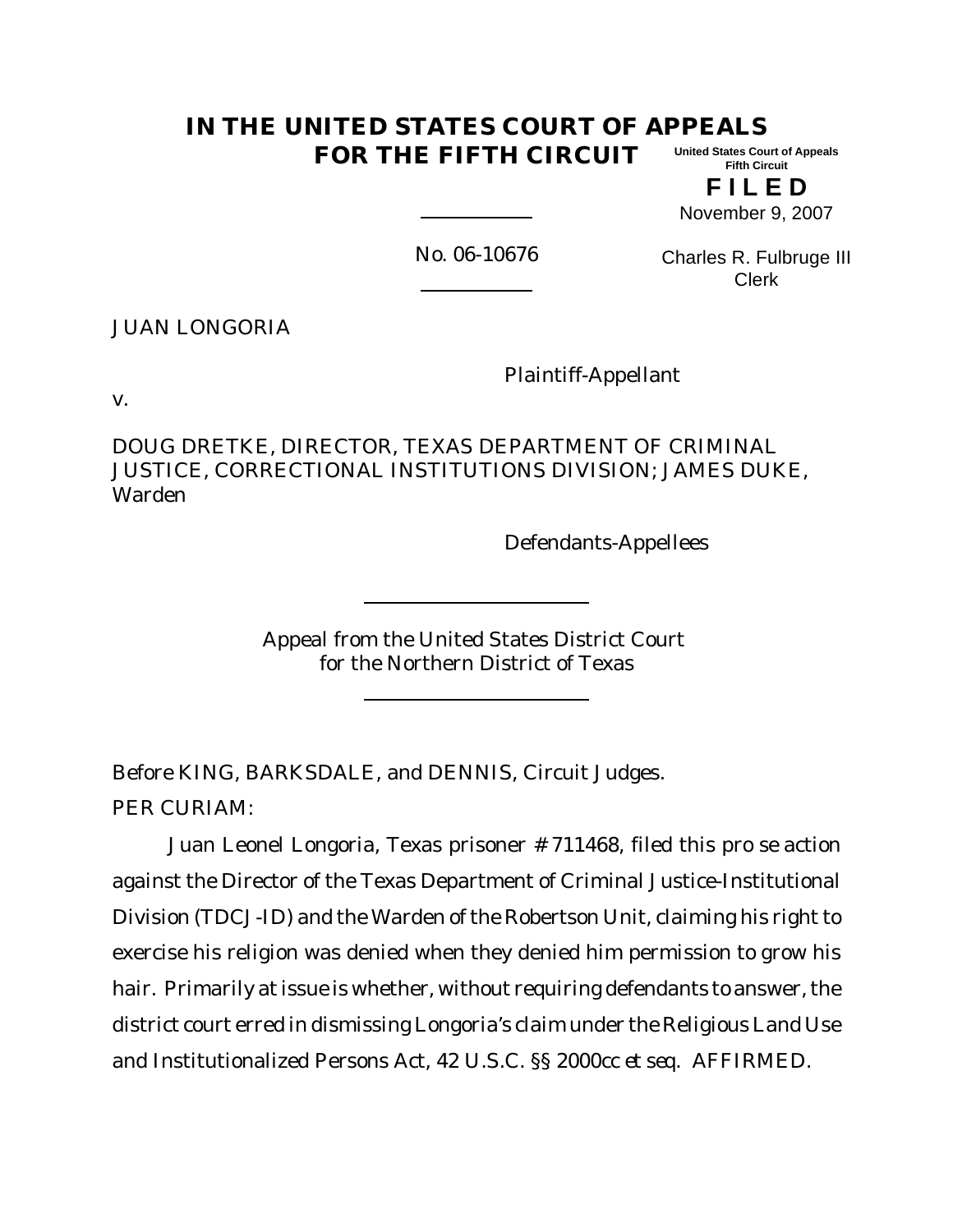I.

The following facts were developed at the hearing for Longoria pursuant to *Spears v. McCotter*, 766 F.2d 179 (5th Cir. 1985). He is of Mexican and Native American descent. He has resided in the Robertson Unit since May 1999 and is classified as a member of a security threat group (STG) called the Mexican Mafia, which he alleges he joined because of its members' interest in spirituality. Due to his STG status, Longoria cannot be housed with other Native American inmates. In May 2004, he requested permission to grow his hair because his great spirit told him not to mutilate his hair.

In January 2005, Longoria told prison officials, that, due to his religious beliefs, he would not cut his hair. In response to his grievance, Longoria was informed that the Chaplaincy Department could not authorize him an exemption to the grooming policy. According to Longoria, he was disciplined for violating the grooming policy, by which all inmates in the Robertson Unit are required to abide.

The district court granted Longoria leave to proceed *in forma pauperis*, and a magistrate judge conducted the *Spears* hearing. Without requiring defendants to answer, the district court dismissed Longoria's claim as frivolous and for failure to state a claim, citing 28 U.S.C. §§ 1915 (governing proceedings *in forma pauperis*), 1915A (governing screening of prisoner complaints against governmental entities), and 42 U.S.C. § 1997e(c) (governing dismissal of frivolous actions by prisoners). The district court granted Longoria permission to proceed *in forma pauperis* on appeal, which he pursues *pro se*.

II.

The dismissal of a complaint as frivolous pursuant to 28 U.S.C. § 1915(e)(2)(B)(i) is reviewed for abuse of discretion. *E.g., Harper v. Showers*, 174 F.3d 716, 718 & n.3 (5th Cir. 1999) (citations omitted). On the other hand, dismissals under 28 U.S.C. §§ 1915(e)(2)(B)(ii), 1915A, and 42 U.S.C. 1997e(c)(1)

2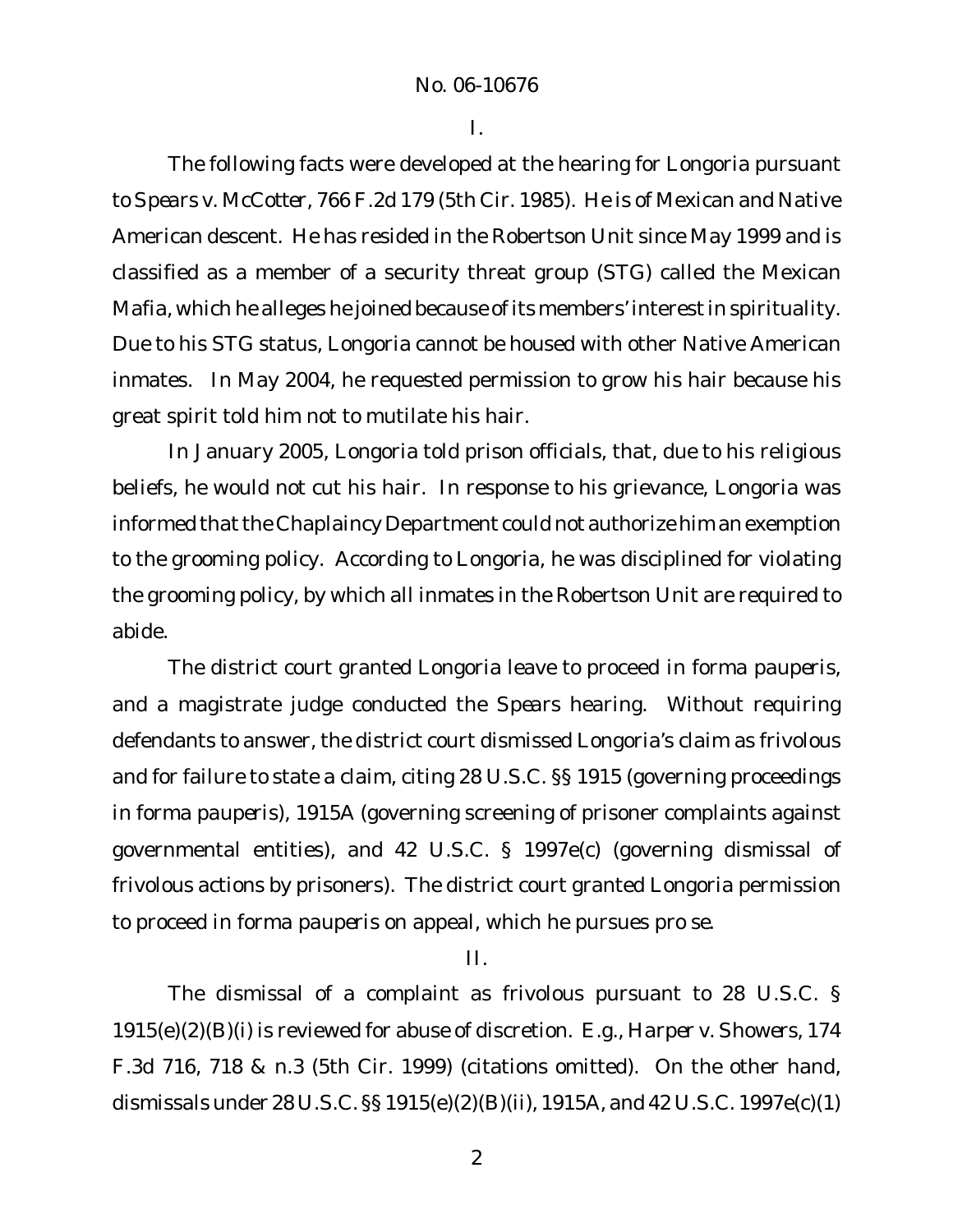are reviewed *de novo*. *See Ruiz v. United States*, 160 F.3d 273, 275 (5th Cir. 1998); *Black v. Warren*, 134 F.3d 732, 733-34 (5th Cir. 1998). Because the district court referred to all of these statutes in dismissing Longoria's action, the issues at hand are reviewed *de novo*. *See Velasquez v. Woods*, 329 F.3d 420, 421 (5th Cir. 2003).

### $\mathsf{A}$ .

Longoria fails to contend defendants violated his rights under the Free Exercise Clause of the First Amendment. His brief provides only cursory reference to the First Amendment in the "Statement of Subject Matter Jurisdiction" and in the "Statement of the Proceedings", and these references merely refer to what he alleged in district court.

Although we liberally construe *pro se* briefs, such litigants must still brief contentions in order to preserve them. *See Yohey v. Collins*, 985 F.2d 222, 224- 25 (5th Cir. 1993). This court "will not raise and discuss legal issues that [Longoria] has failed to assert". *Brinkmann v. Dallas County Deputy Sheriff Abner*, 813 F.2d 744, 748 (5th Cir. 1987) (citations omitted). Therefore, Longoria has abandoned any First Amendment claim. (In any event, our court has held the grooming policy challenged by Longoria not violative of the Free Exercise Clause. *See Green v. Polunsky*, 229 F.3d 486, 489-91 (5th Cir. 2000) (applying *Turner v. Safley*, 482 U.S. 78 (1987)); *see also Taylor v. Johnson*, 257 F.3d 470, 472 (5th Cir. 2001) (per curiam).)

### B.

As noted, Longoria maintains the district court erred in dismissing his claims under the Religious Land Use and Institutionalized Persons Act (RLUIPA), 42 U.S.C. § 2000cc-1(a). RLUIPA is not cited in Longoria's prisoner form complaint, which alleged a general violation of his "freedom to exercise [his] religious tenets in conformity with [his] religion" and his "right to practice [his] religion as a Mexica Nahua Native American". Complicating matters, the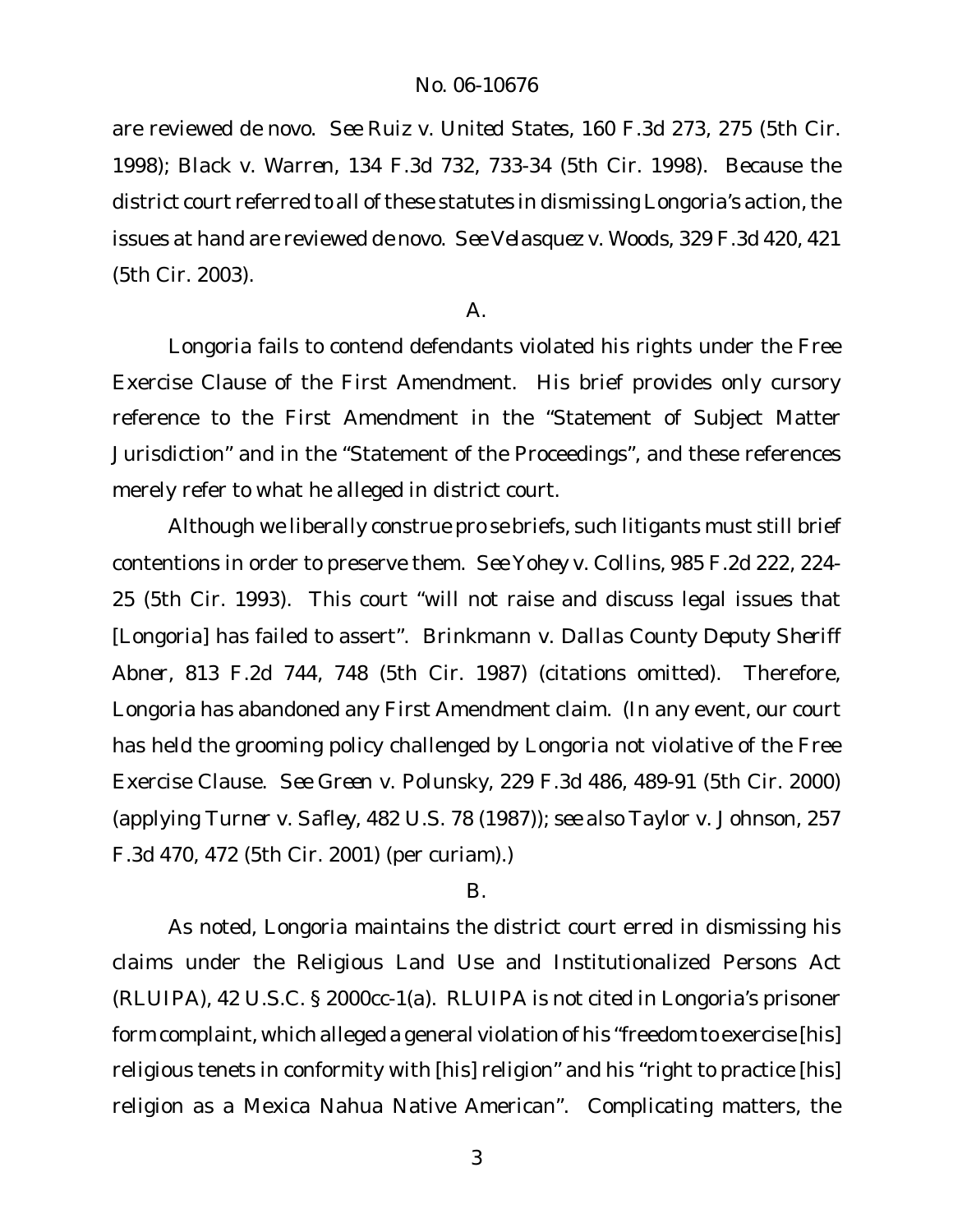recording for Longoria's *Spears* hearing is inaudible. Such hearings are conducted "to supplement the questionnaires sent to prisoners to elaborate on often less than artfully-drafted pleadings" and are akin to a FED. R. CIV.P. 12(e) motion for a more definite statement. *Wilson v. Barrientos*, 926 F.2d 480, 482 (5th Cir. 1991). Because the district court addressed claims by Longoria under RLUIPA in its order dismissing this action, we assume sufficient information was provided at the *Spears* hearing to constitute a RLUIPA claim's being made. *See Longoria v. Dretke*, No. 1:05-CV-161 (N.D. Tex. 3 May 2006).

Our court has not addressed whether the TDCJ-ID's grooming policy violates RLUIPA. *See Thunderhorse v. Pierce*, 232 F. App'x 425 (5th Cir. 2007) (per curiam) (unpublished) (vacating summary judgment without reaching merits because plaintiff not given notice and opportunity to respond to defendants' motion); *Thompson v. Scott*, 86 F. App'x. 17 (5th Cir. 2004) (per curiam) (unpublished) (vacating and remanding because plaintiff alleged his hair was within length allowed by policy). On the other hand, our court addressed the same grooming policy under the Religious Freedom Restoration Act (RFRA), RLUIPA's predecessor. *Diaz v. Collins*, 114 F.3d 69 (5th Cir. 1997). Because the test under the RLUIPA is sufficiently the same as that previously imposed under RFRA, we hold TDCJ-ID did *not* violate Longoria's rights by, pursuant to the grooming policy, denying him permission to grow his hair.

1.

The impetus for RFRA lies in *Employment Division, Department of Human Resources of Oregon v. Smith*, 494 U.S. 872 (1990). *Smith* involved a challenge, based on the Free Exercise Clause, to an Oregon law banning the use of peyote, with no exception for spiritual use of the substance. The Court held the Free Exercise Clause was not violated by neutral, generally applicable laws that incidentally burdened religion, absent the conjunction with another constitutional right. *Id.* at 881. The Court declined to apply the previous strict-

4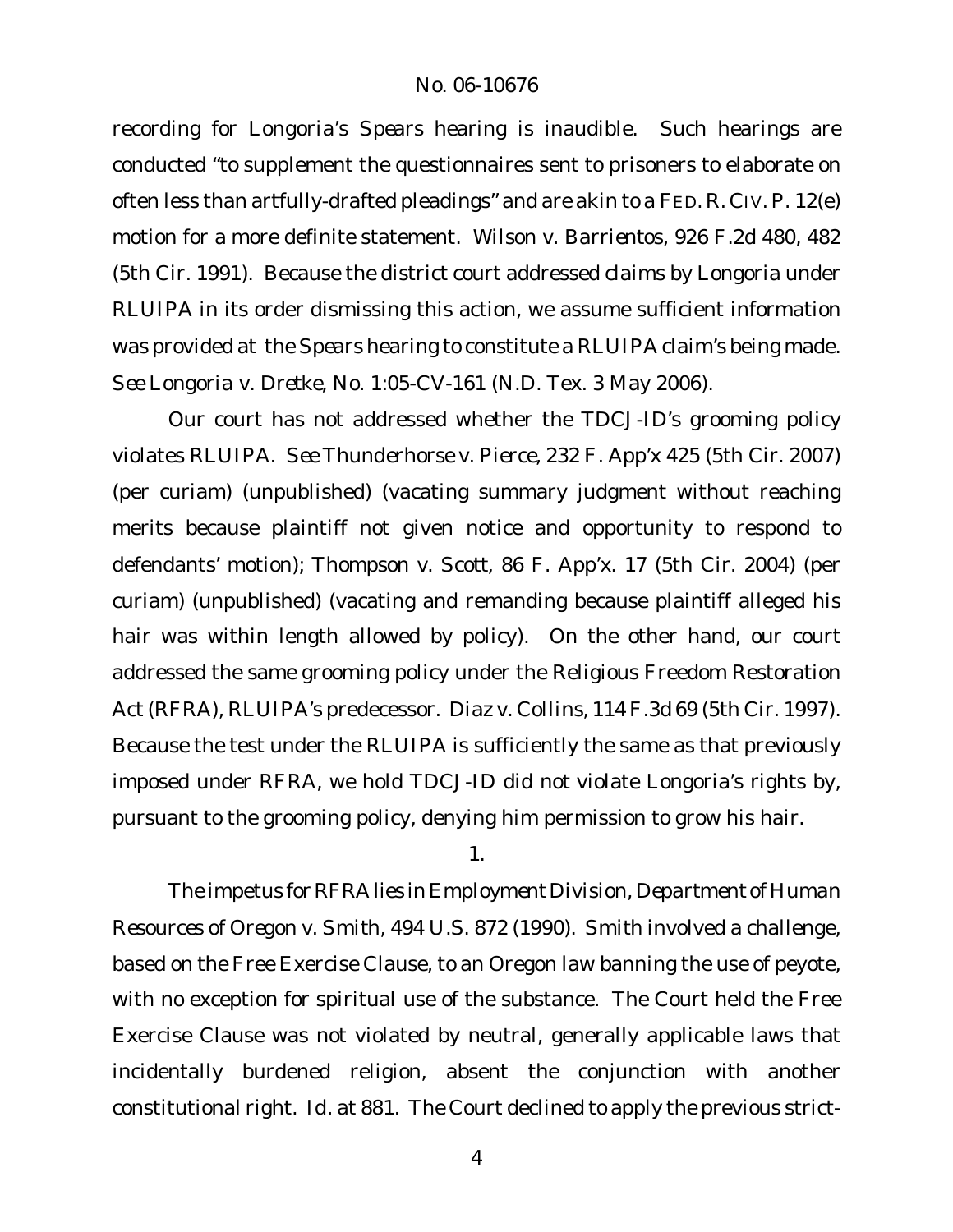# No. 06-10676

scrutiny test enunciated by Justice Brennan in *Sherbert v. Verner*, 374 U.S. 398 (1963), which required a plaintiff to show the law in question substantially burdened his religion; and, if such a burden existed, the law was valid only if it served a compelling state interest outweighing the degree to which the plaintiff's free-exercise rights were affected. *Id.* at 403-09.

In response to *Smith*, Congress enacted RFRA in 1993, which restored the *Sherbert* balancing test. Our court, in *Diaz*, 114 F.3d at 73, held the TDCJ-ID's grooming policy (as noted, the same policy at issue here) did not violate RFRA because it was related to security, it involved a compelling state interest, and the security interest at stake could not meaningfully be achieved by any different or lesser means. In so holding, our court noted: "[I]n enacting the RFRA, Congress intended to continue to extend substantial deference to prison officials in legitimate security matters". *Id.*

The Supreme Court, however, struck down RFRA in *City of Boerne v. Flores*, 521 U.S. 507, 532-36 (1997), holding: in enacting RFRA, Congress had exceeded its powers under section 5 of the Fourteenth Amendment. Congress responded by enacting RLUIPA, which is fundamentally the same as RFRA. To avoid the constitutional defect found in City of Boerne, however, RLUIPA's scope is limited to laws and regulations concerning land use and institutionalized persons. *See Adkins v. Kaspar*, 393 F.3d 559, 567 (5th Cir. 2004).

*Cutter v. Wilkinson*, 544 U.S. 709, 720 (2005), examined, and unanimously upheld, the constitutionality of RLUIPA as a permissive accommodation of religion not barred by the Establishment Clause. In so holding, the Court noted: "Congress carried over from RFRA the 'compelling governmental interest'/'least restrictive means' standard". *Id.* at 717 (citing 146 Cong. Rec. S7774 (July 27, 2000) (joint statement of Sen. Hatch and Sen. Kennedy on RLUIPA)). The Court also held, however, that "courts entertaining complaints under [the below-quoted section] 3 would accord 'due deference to the experience and expertise of prison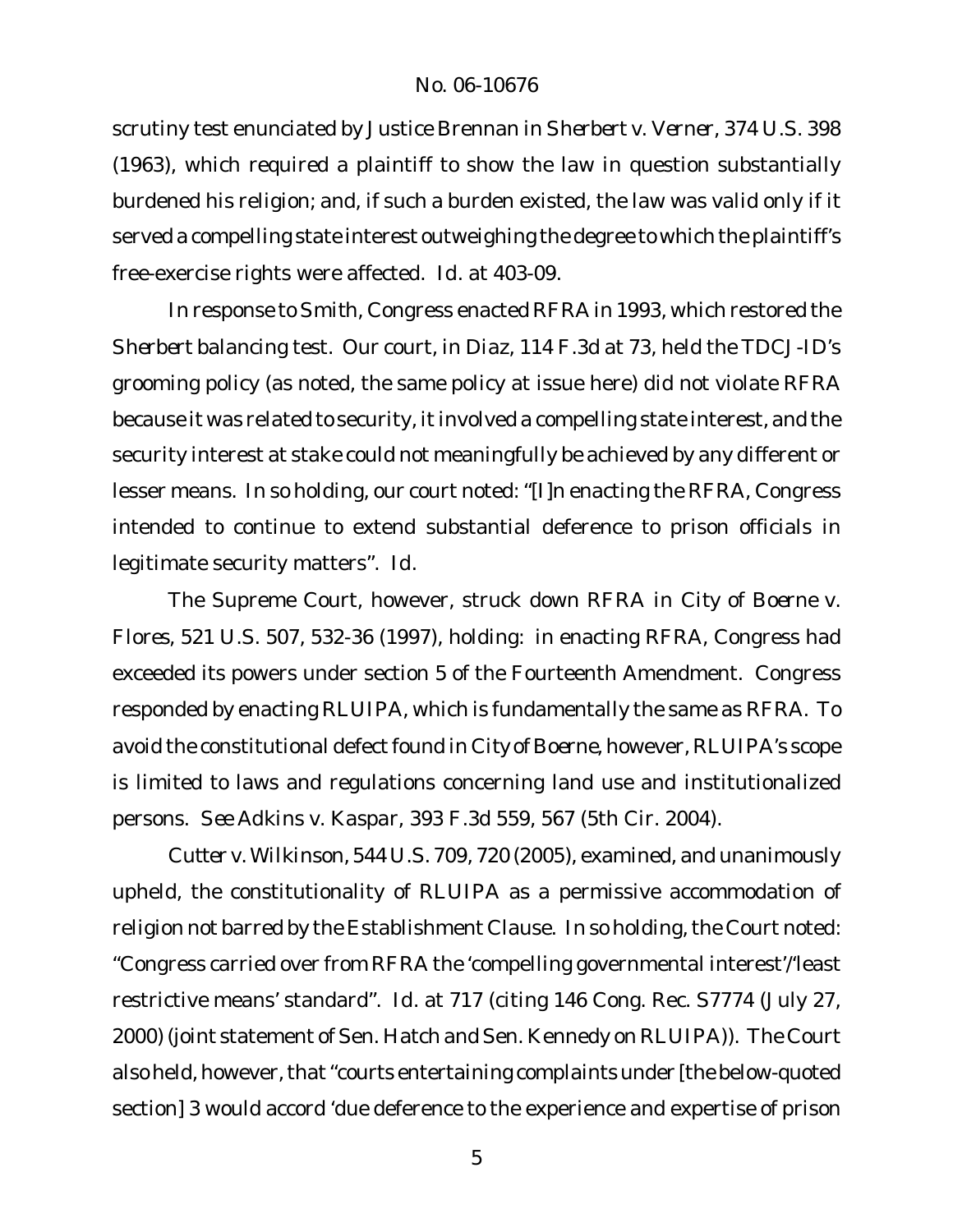and jail administrators'". *Id.* (quoting 146 Cong. Rec. S7775 (July 27, 2000)).

RLUIPA, the Court held, does not "elevate accommodation of religious observances over an institution's need to maintain order and safety". *Id.* at 722.

RLUIPA § 3(a), the relevant provision here, provides:

No government shall impose a substantial burden on the religious exercise of a person residing in or confined to an institution . . . even if the burden results from a rule of general applicability, unless the government demonstrates that imposition of the burden on that person–

(1) is in furtherance of a compelling governmental interest; and

(2) is the least restrictive means of furthering that compelling governmental interest.

42 U.S.C. § 2000cc-1(a). As discussed, § 3(a) implements nearly the same strictscrutiny standard previously applied under RFRA. *See Cutter*, 544 U.S. at 717; *see also Thompson*, 86 F. App'x at 19 (unpublished).

# 2.

In holding Longoria's RLUIPA claim was without merit, the district court conceded "the grooming policy might create a substantial burden on [Longoria's] religious exercise" sufficient to satisfy the initial prong of § 3(a). It found the TDCJ-ID's interests in order and safety were sufficient, however, to justify that burden. Longoria maintains the district court erred by dismissing the RLUIPA claim without first serving the defendants and requiring them to demonstrate: (1) the grooming policy served a compelling interest; and (2) the policy is the least restrictive means to achieve that interest.

a.

To demonstrate a violation of RLUIPA § 3(a), Longoria must initially "demonstrate that the government practice complained of imposes a 'substantial burden' on his religious exercise". *Adkins*, 393 F.3d at 567. This threshold

6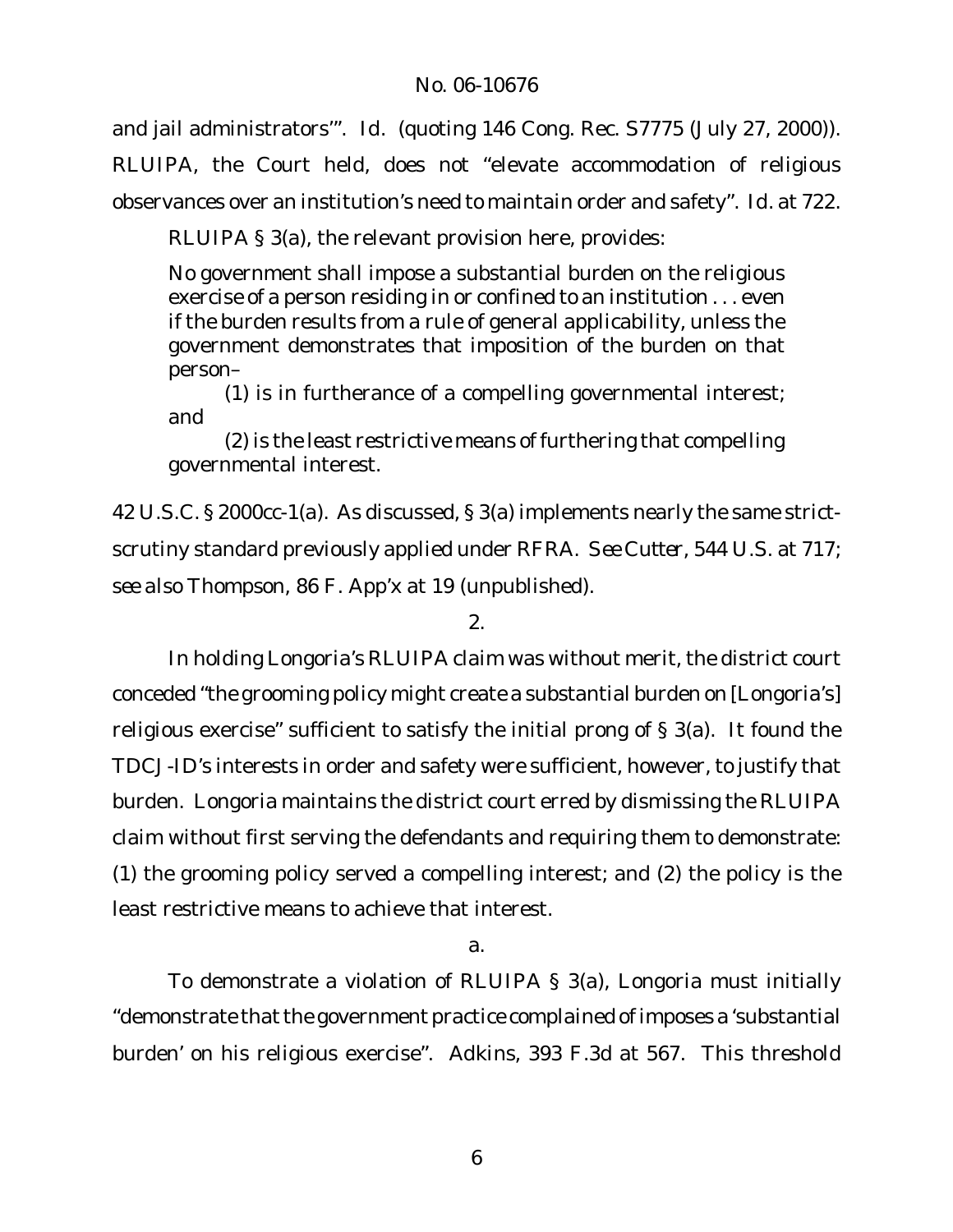determination involves a two-part inquiry: "(1) [i]s the burdened activity 'religious exercise,' and if so (2) is the burden 'substantial'"? *Id.*

"The RLUIPA defines 'religious exercise' to include 'any exercise of religion, whether or not compelled by, or central to, a system of religious belief'." *Id.* (quoting 42 U.S.C. § 2000cc-5(7)). As our court noted in *Adkins*, this definition is broader than the standard previously employed for determining "exercise of religion" under RFRA. *Id*. (noting that many courts under RFRA required the exercise to be central to the religion). Given this broad standard, Longoria sufficiently alleged that growing his hair is a "religious exercise" under RLUIPA. Therefore, the second part of the threshold inquiry comes into play: whether the grooming policy places a "substantial burden" on this religious exercise.

b.

Our court defined what constitutes a substantial burden in *Adkins*:

[A] government action or regulation creates a "substantial burden" on a religious exercise if it truly pressures the adherent to significantly modify his religious behavior and significantly violate[s] his religious beliefs. And, in line with the . . . teachings of the Supreme Court, the effect of a government action or regulation is significant when it either (1) influences the adherent to act in a way that violates his religious beliefs, or (2) forces the adherent to choose between, on the one hand, enjoying some generally available, non-trivial benefit, and, on the other hand, following his religious beliefs.

*Id.* at 570 (citing *Sherbert v. Verner*, 374 U.S. 398 (1963) and *Thomas v. Review Bd. of the Ind. Employment Sec. Div.*, 450 U.S. 707 (1981)). As the district court correctly determined, the TDCJ-ID's grooming policy might pose a substantial burden on Longoria's religious exercise. According to the district court, Longoria's *Spears*-hearing testimony indicated he was disciplined for violating that policy. The facts, when viewed in the requisite light most favorable to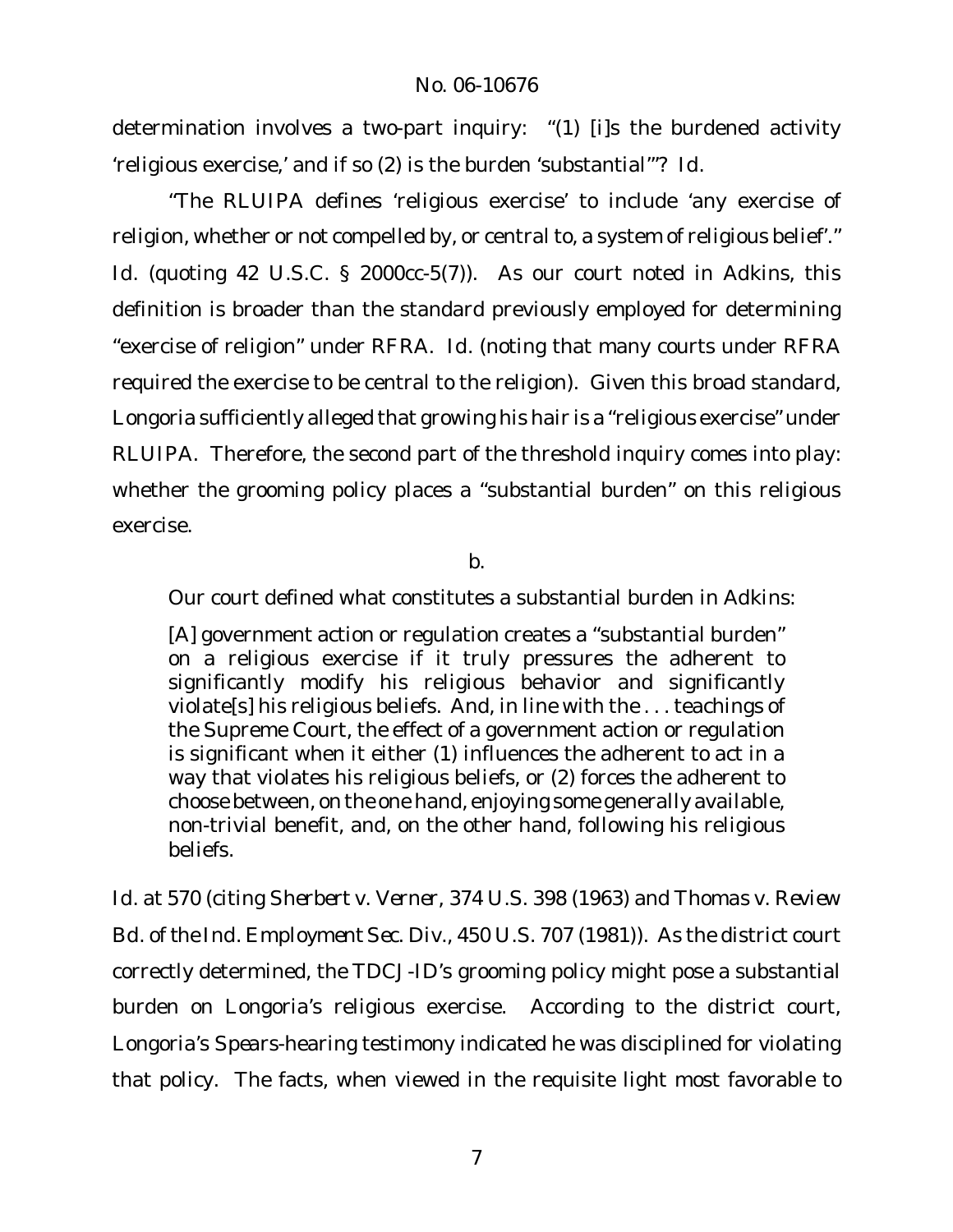## No. 06-10676

Longoria, indicate he alleged sufficient information to state a claim on whether the grooming policy substantially burdened his religious exercise. *See Diaz*, 114 F.3d at 72-73 ("The grooming regulation, given the strong significance of long hair in the Native American belief, legitimately may be deemed to work a substantial hardship upon Diaz's practice of his faith." (footnote omitted)).

c.

Accordingly, the linchpin here is whether it was proper for the district court to dismiss this action, without requiring the TDCJ-ID to demonstrate the substantial burden on Longoria's religious exercise was justified by a narrowly tailored governmental interest under RLUIPA. The district court determined, based on language in Cutter, that the significant interest in order and safety was sufficient to warrant the burden posed by the grooming policy on Longoria's ability to grow his hair in conformity with his religious practices.

Our holding in *Diaz* provided sufficient basis for the district court to hold, as a matter of law, that Longoria did not state a claim under RLUIPA. Diaz, 114 F.3d at 72-73. In *Diaz*, which, again, concerned RFRA, the district court conducted an expanded evidentiary hearing and found: "long hair . . . facilitates the transfer of contraband and weapons into and around TDCJ institutions", *id.* at 73; and "requiring prisoners to have short hair makes it more difficult for escaped prisoners to alter their appearance from the photographs taken periodically of all TDCJ inmates",*id.* As stated *supra*, RLUIPA employs the test previously used under RFRA. *See Cutter*, 544 U.S. at 717. Therefore, we need not require the TDCJ-ID to demonstrate, as it did in *Diaz*, that its grooming policy "is related to security and, as such, involves a compelling state interest", which "cannot meaningfully be achieved appropriately by any different or lesser means than hair length standards". *Diaz,* 114 F.3d at 73 (citations omitted).

Restated, any differences between RFRA and RLUIPA do not prevent our accepting the evidentiary showing in *Diaz* as sufficient to preclude Longoria's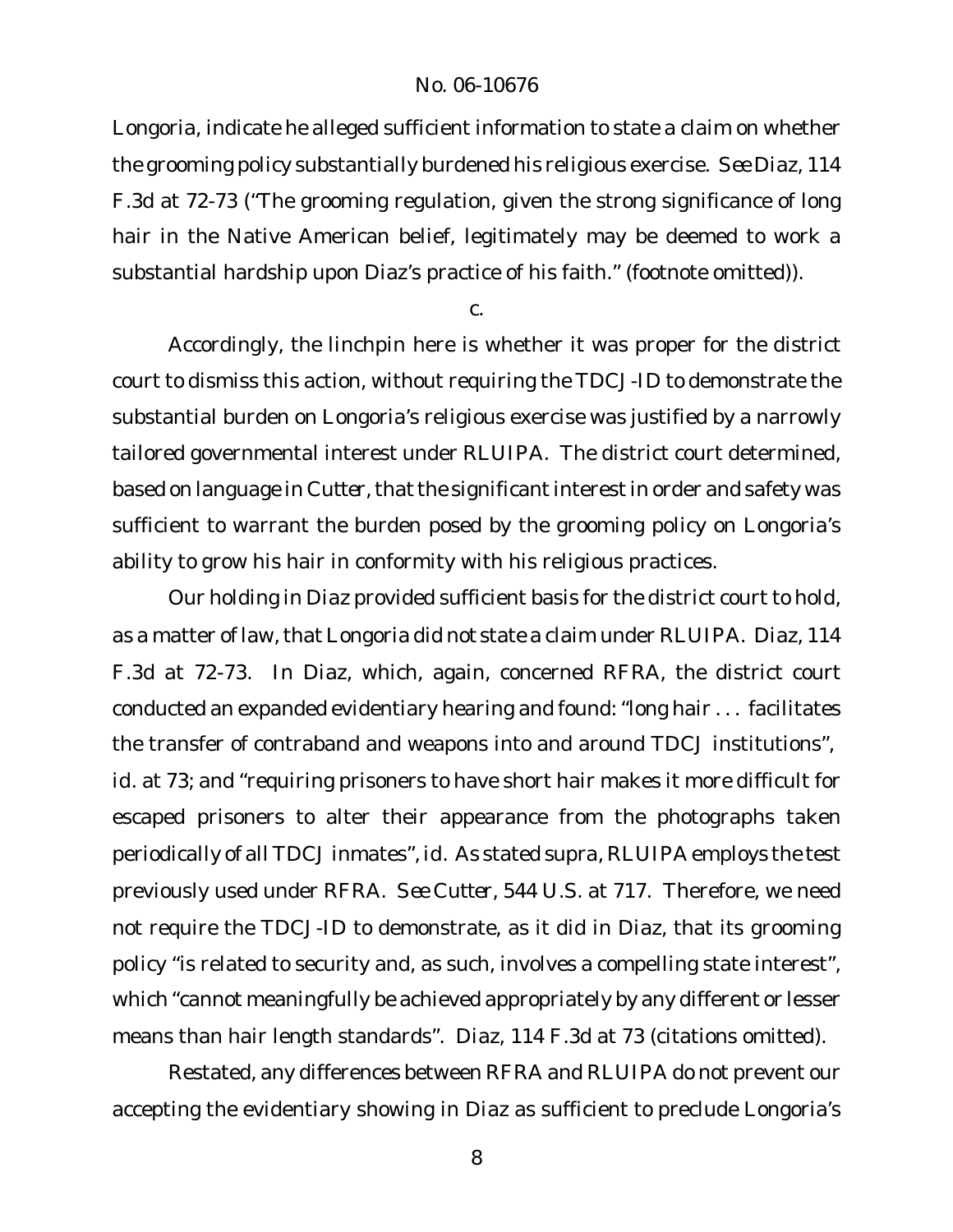RLUIPA claim. As discussed, RLUIPA imposes a broader definition of what constitutes a religious exercise. *See Adkins*, 393 F.3d at 567. The district court, however, conceded the possibility of the grooming policy's placing a substantial burden on Longoria's ability to exercise his religion. Therefore, it is immaterial that the standard for "religious exercise" is broader under RLUIPA than it was under RFRA.

Because the compelling government interest/least restrictive means standard was carried over from RFRA to RLUIPA, our holding in *Diaz* is dispositive for Longoria's RLUIPA claim. *See Thompson*, 86 F. App'x at 18 ("the reasoning applied in [RFRA] cases may still be considered because RLUIPA, which has taken the place of RFRA, applies a very similar test"); *see also Hoevenaar v. Lazaroff*, 422 F.3d 366, 370 (6th Cir. 2005) ("RFRA cases according deference to prison decisions [are] applicable to cases brought pursuant to the RLUIPA" (citing *Murphy v. Mo. Dep't of Corr.*, 372 F.3d 979, 987-88 (8th Cir. 2004)). As such, remanding this action to district court to require an identical evidentiary showing as in *Diaz* is not needed and would constitute a waste of scarce judicial resources.

# C.

Longoria also asserts the district court erred in dismissing his equalprotection challenge to the grooming policy. He claims he was treated differently from female Native American prisoners who are not forced to cut their hair. As the district court ruled, Longoria must show the TDCJ-ID purposefully discriminated against him and that he was treated differently from similarlysituated prisoners. *Taylor v. Johnson*, 257 F.3d 470, 473 (5th Cir. 2001) (citing *City of Cleburne v. Cleburne Living Ctr.*, 473 U.S. 432, 439-40 (1985)). The grooming policy applied to all persons incarcerated in the Robertson unit, so there is no equal-protection denial. In any event, our court rejected an equalprotection claim based on differing grooming regulations applied to male and